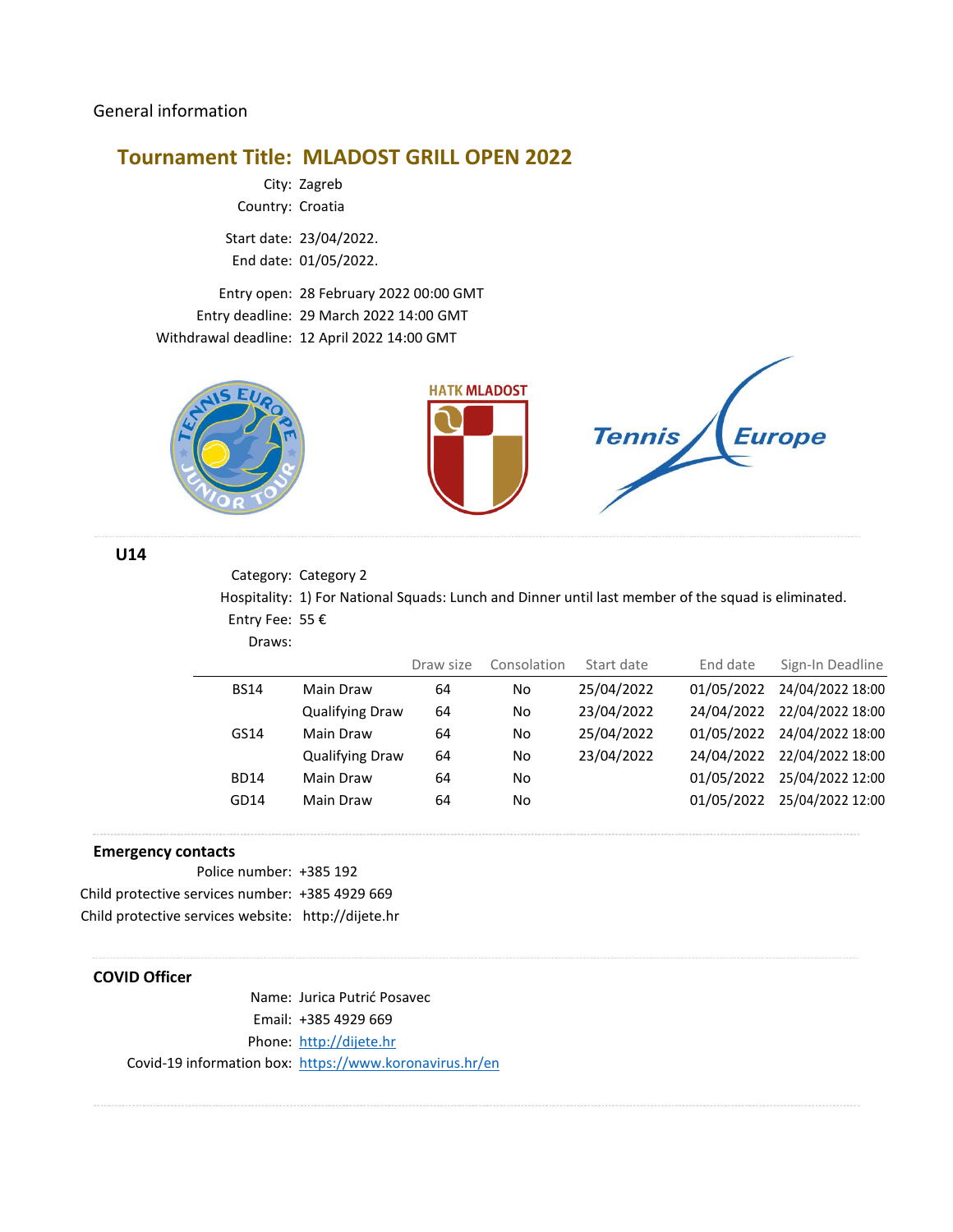#### **Organization**

Club name: HATK Mladost Leader of the competition: Ritz Krešimir Tournament director: Lijić Ivo Address: Jarunska 5 Postal code: 10 000 City: Zagreb Country: Croatia Phone: +385 1 3647 596 Phone (mobile): +385 98 386 503 Fax: +385 1 3647 596 Email: ante.filipi@hatkmladost.hr Website: www.hatkmladost.hr Name of Referee: Dean Gledić Telephone sign number: +385 91 5093 557 Referee email: dex.2323@gmail.com

#### **Venue**

```
Name of venue: HATK Mladost
          Address: Jarunska cesta 5
      Postal code: 10000
              City: Zagreb
  Country: Croatia Croatia
           Phone: +385 1 3647 596
              Fax: +385 1 3647 596
            Email: tajnistvo@hatkmladost.hr
         Website: www.hatkmladost.hr
 Qualifying Courts: 9
Main Draw Courts: 9
    Location type: Outdoors
Court surface boys: Clay
Court surface girls: Clay
     Make of balls: BABOLAT TEAM ALL COURT
```
## **Hotel information**

#### **Hotel 1: Shereton Zagreb**

Address: Ulica kneza Borne 2

- Postal code: 10000
	- City: Zagreb

Phone: +385 52 808 895

- Email: reservations@sheratonzagreb.com
- Single room: 110,00 EUR /room/night (the price does not include city tax. City tax is 12,00 kuna per day). The breakfast is included in the price. Includes free use of the hotel pool, sauna and fitness center. To get this price, make a reservation via this link[: https://www.marriott.com/event-reservations/reservation-](https://www.marriott.com/event-reservations/reservation-link.mi?id=1645613052184&key=GRP&app=resvlink)